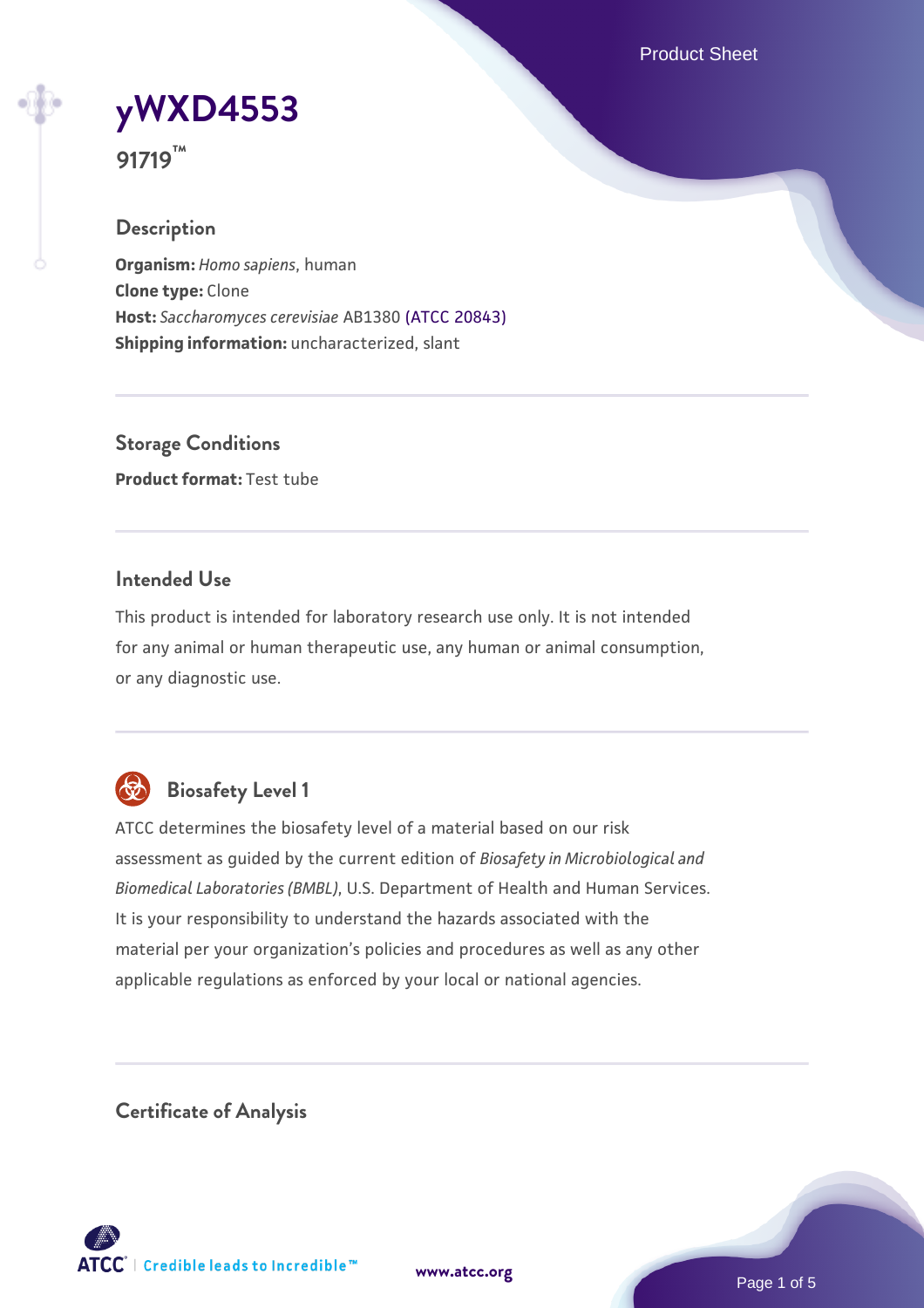# **[yWXD4553](https://www.atcc.org/products/91719)** Product Sheet **91719**

For batch-specific test results, refer to the applicable certificate of analysis that can be found at www.atcc.org.

# **Insert Information**

**Type of DNA:** genomic **Genome:** Homo sapiens **Chromosome:** X X pter-q27.3 **Gene name:** DNA Segment, single copy **Gene product:** DNA Segment, single copy [DXS3526] **Gene symbol:** DXS3526 **Contains complete coding sequence:** Unknown **Insert end:** EcoRI

# **Vector Information**

**Construct size (kb):** 155.0 **Intact vector size:** 11.454 **Vector name:** pYAC4 **Type of vector:** YAC **Host range:** *Saccharomyces cerevisiae*; *Escherichia coli* **Vector information:** other: telomere, 3548-4235 other: telomere, 6012-6699 Cross references: DNA Seq. Acc.: U01086 **Cloning sites:** EcoRI **Markers:** SUP4; HIS3; ampR; URA3; TRP1 **Replicon:** pMB1, 7186-7186; ARS1, 9632-10376

# **Growth Conditions**

**Medium:** 



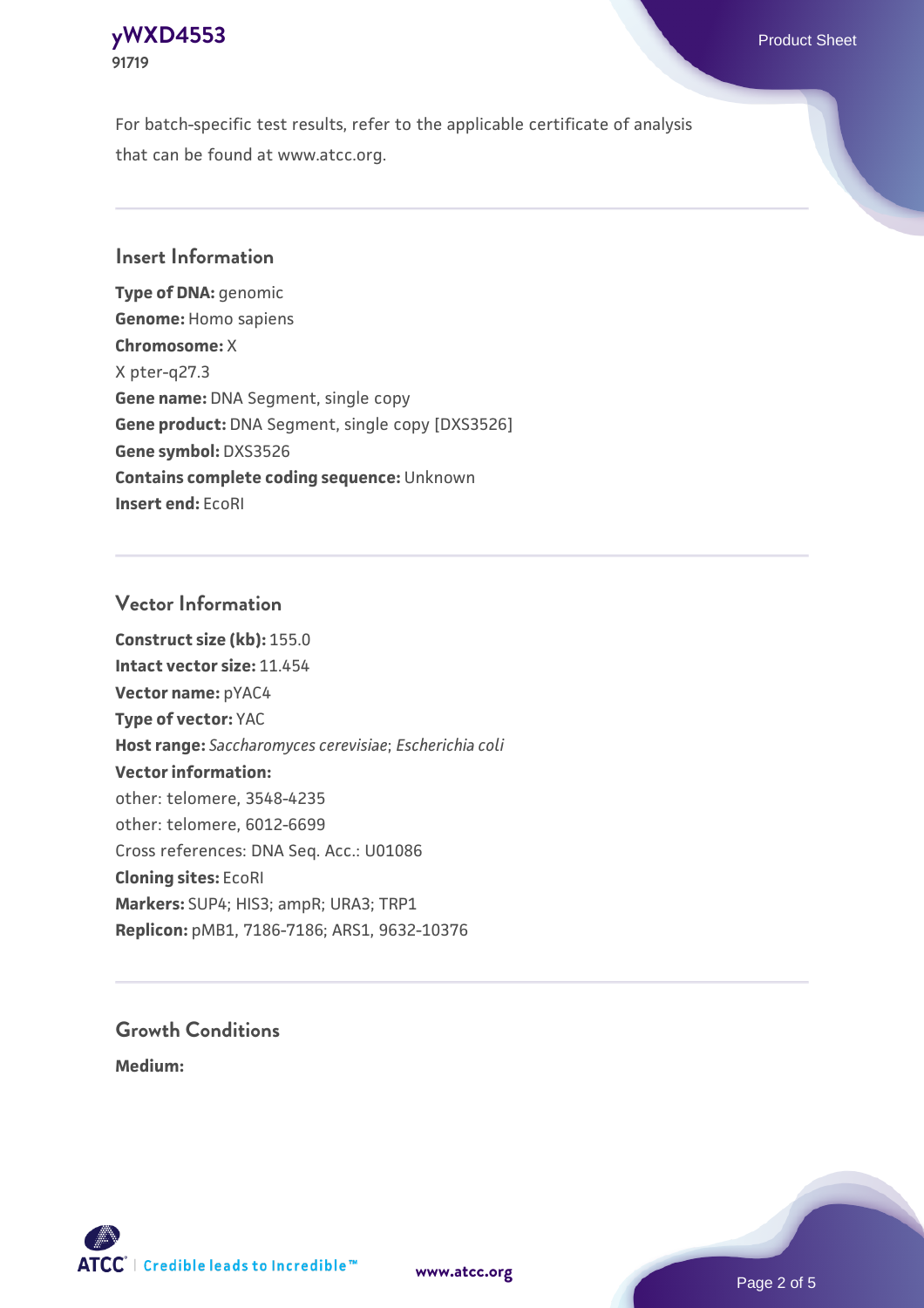#### **[yWXD4553](https://www.atcc.org/products/91719)** Product Sheet **91719**

[ATCC Medium 1245: YEPD](https://www.atcc.org/-/media/product-assets/documents/microbial-media-formulations/1/2/4/5/atcc-medium-1245.pdf?rev=705ca55d1b6f490a808a965d5c072196) **Temperature:** 30°C

#### **Notes**

More information may be available from ATCC (http://www.atcc.org or 703- 365-2620).

# **Material Citation**

If use of this material results in a scientific publication, please cite the material in the following manner: yWXD4553 (ATCC 91719)

# **References**

References and other information relating to this material are available at www.atcc.org.

# **Warranty**

The product is provided 'AS IS' and the viability of ATCC® products is warranted for 30 days from the date of shipment, provided that the customer has stored and handled the product according to the information included on the product information sheet, website, and Certificate of Analysis. For living cultures, ATCC lists the media formulation and reagents that have been found to be effective for the product. While other unspecified media and reagents may also produce satisfactory results, a change in the ATCC and/or depositor-recommended protocols may affect the recovery, growth, and/or function of the product. If an alternative medium formulation or reagent is used, the ATCC warranty for viability is no longer



**[www.atcc.org](http://www.atcc.org)**

Page 3 of 5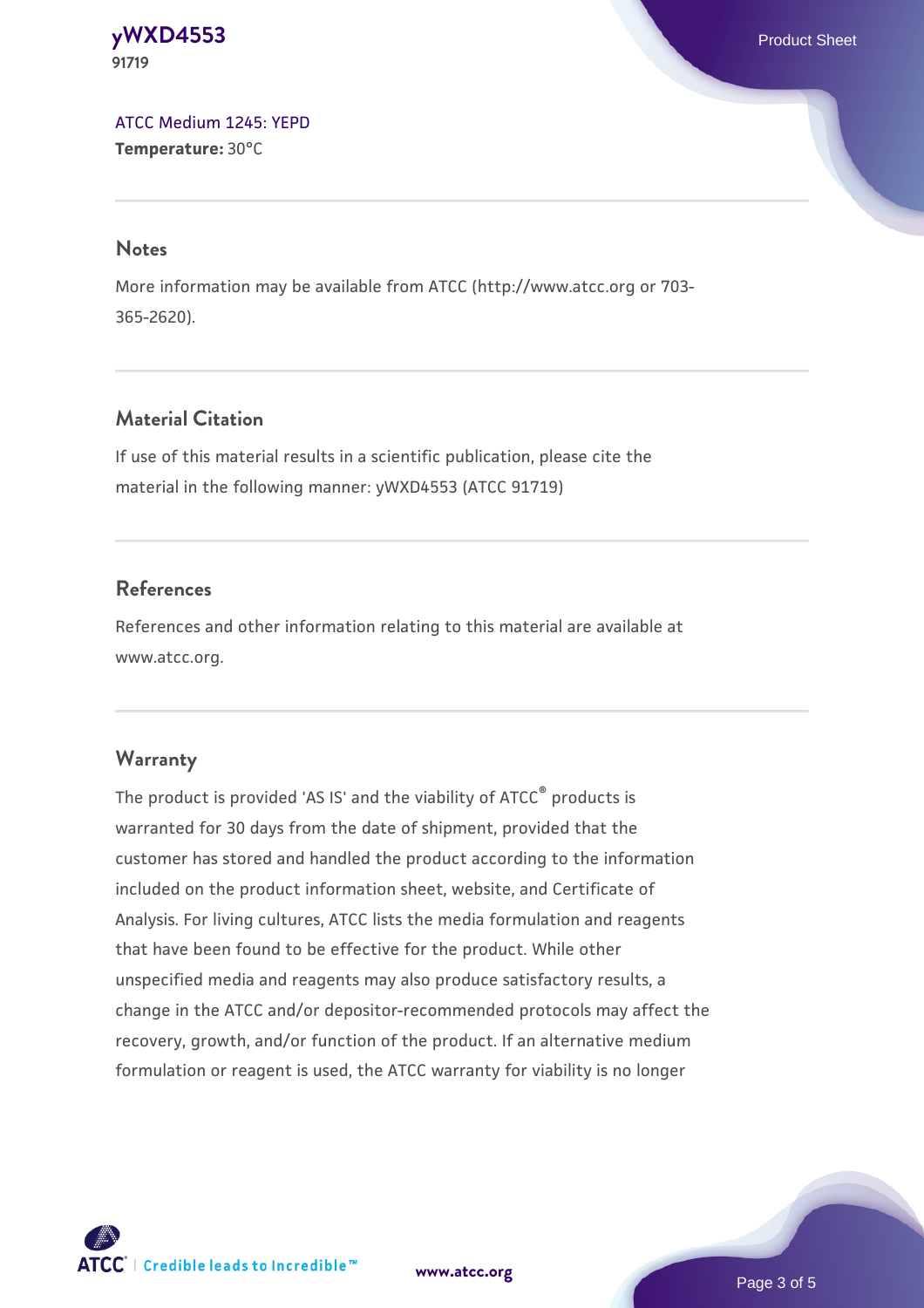**[yWXD4553](https://www.atcc.org/products/91719)** Product Sheet **91719**

valid. Except as expressly set forth herein, no other warranties of any kind are provided, express or implied, including, but not limited to, any implied warranties of merchantability, fitness for a particular purpose, manufacture according to cGMP standards, typicality, safety, accuracy, and/or noninfringement.

#### **Disclaimers**

This product is intended for laboratory research use only. It is not intended for any animal or human therapeutic use, any human or animal consumption, or any diagnostic use. Any proposed commercial use is prohibited without a license from ATCC.

While ATCC uses reasonable efforts to include accurate and up-to-date information on this product sheet, ATCC makes no warranties or representations as to its accuracy. Citations from scientific literature and patents are provided for informational purposes only. ATCC does not warrant that such information has been confirmed to be accurate or complete and the customer bears the sole responsibility of confirming the accuracy and completeness of any such information.

This product is sent on the condition that the customer is responsible for and assumes all risk and responsibility in connection with the receipt, handling, storage, disposal, and use of the ATCC product including without limitation taking all appropriate safety and handling precautions to minimize health or environmental risk. As a condition of receiving the material, the customer agrees that any activity undertaken with the ATCC product and any progeny or modifications will be conducted in compliance with all applicable laws, regulations, and guidelines. This product is provided 'AS IS' with no representations or warranties whatsoever except as expressly set forth herein and in no event shall ATCC, its parents, subsidiaries, directors, officers, agents, employees, assigns, successors, and affiliates be liable for indirect, special, incidental, or consequential damages of any kind in connection with or arising out of the customer's use of the product. While reasonable effort is made to ensure authenticity and reliability of materials on deposit, ATCC is not liable for damages arising from the misidentification or



**[www.atcc.org](http://www.atcc.org)**

Page 4 of 5